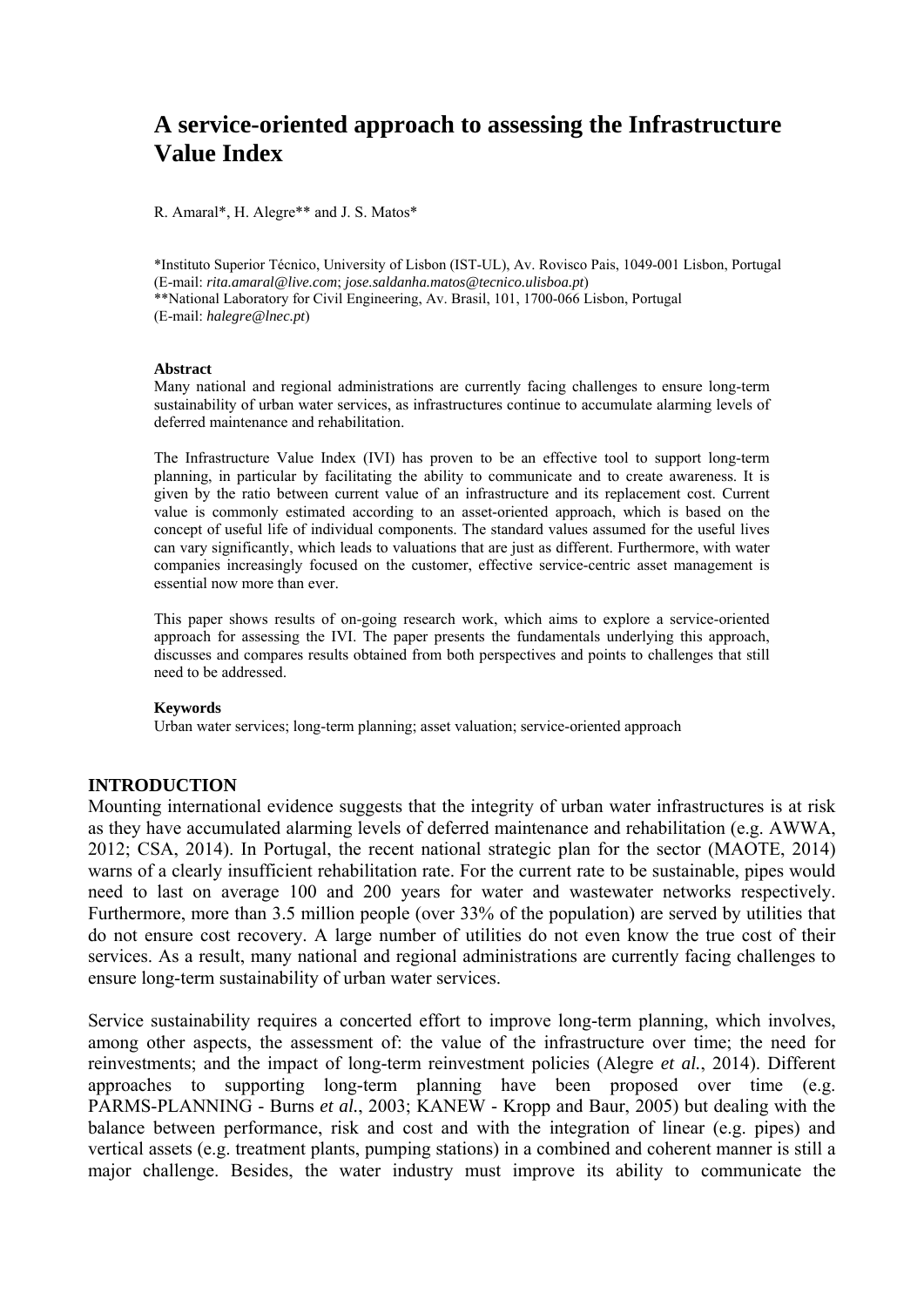reinvestment needs to policy makers and utility CEOs. Whereby, it is essential that simple and understandable approaches and tools are available.

The Infrastructure Value Index (IVI), proposed by Alegre (2008) and broadly explored in recent years in various R&D and industry projects, has proven to be an effective tool to support long-term planning, in particular by facilitating the ability to communicate and to create awareness. IVI is the ratio between the current value of an infrastructure and its replacement cost and may conceptually be assessed in several different ways, derived from two main perspectives: asset-oriented and service-oriented.

In the asset-oriented approach, the calculation of the current infrastructure value is based on the concept of useful life of individual components. This approach has the advantage of being very intuitive and easy to use. However, the standard values assumed for the useful lives can vary significantly, which leads to an estimation of current value of an infrastructure and an estimation of reinvestment requirements that are just as different. In fact, the useful lives should be an output of service adequacy rather than an input for investment planning. Furthermore, with water companies increasingly focused on the customer, effective service-centric asset management is essential now more than ever (e.g. Jones *et al.*, 2014).

This paper shows results of on-going research work, which aims to explore a service-oriented approach for assessing the IVI. The paper presents the fundamentals underlying this approach, discusses and compares results obtained from both perspectives and points to challenges that still need to be addressed.

# **WHAT IS THE IVI AND HOW TO ASSESS IT?**

The Infrastructure Value Index is the ratio between the current (fair) value of an infrastructure and the replacement cost on modern equivalent asset basis (Alegre, 2008), as stated in (1).

Infrastructure Value Index (
$$
\%
$$
) =  $\frac{\text{Infrastructure Current (fair) Value}}{\text{Infrastructure Replacement Cost}}$  (1)

IVI shall refer to a specific date, as it changes over time. The Infrastructure Current Value would be, in a competitive market activity, its market value. In a monopolistic activity, as in urban water services, alternative valuation approaches must be adopted. The Infrastructure Replacement Cost is the expected cost of a modern equivalent if the infrastructure was built in the year IVI refers to.

Conceptually, the IVI is a very simple and easy to understand index, enabling communication between stakeholders. It helps asset managers to inform decision makers about the long-term impacts of current and alternative levels of financing and management strategies. The evolution of IVI over time allows it to be understood if the level of investment is of the same order, higher or lower than the rate at which the asset's service potential is being consumed. Besides, it allows the comparison, in a long-term time window, of utilities with each other, infrastructures of a different nature (e.g., water supply with wastewater or storm water), or different areas of the systems (e.g., drainage sub basins, district metering areas).

Although formally simple, IVI can be assessed in many different ways, derived from two main perspectives, as discussed in Alegre *et al.* (2014):

 Asset-oriented: calculation based on useful life of each asset, depreciation curves and replacement costs for each category of assets;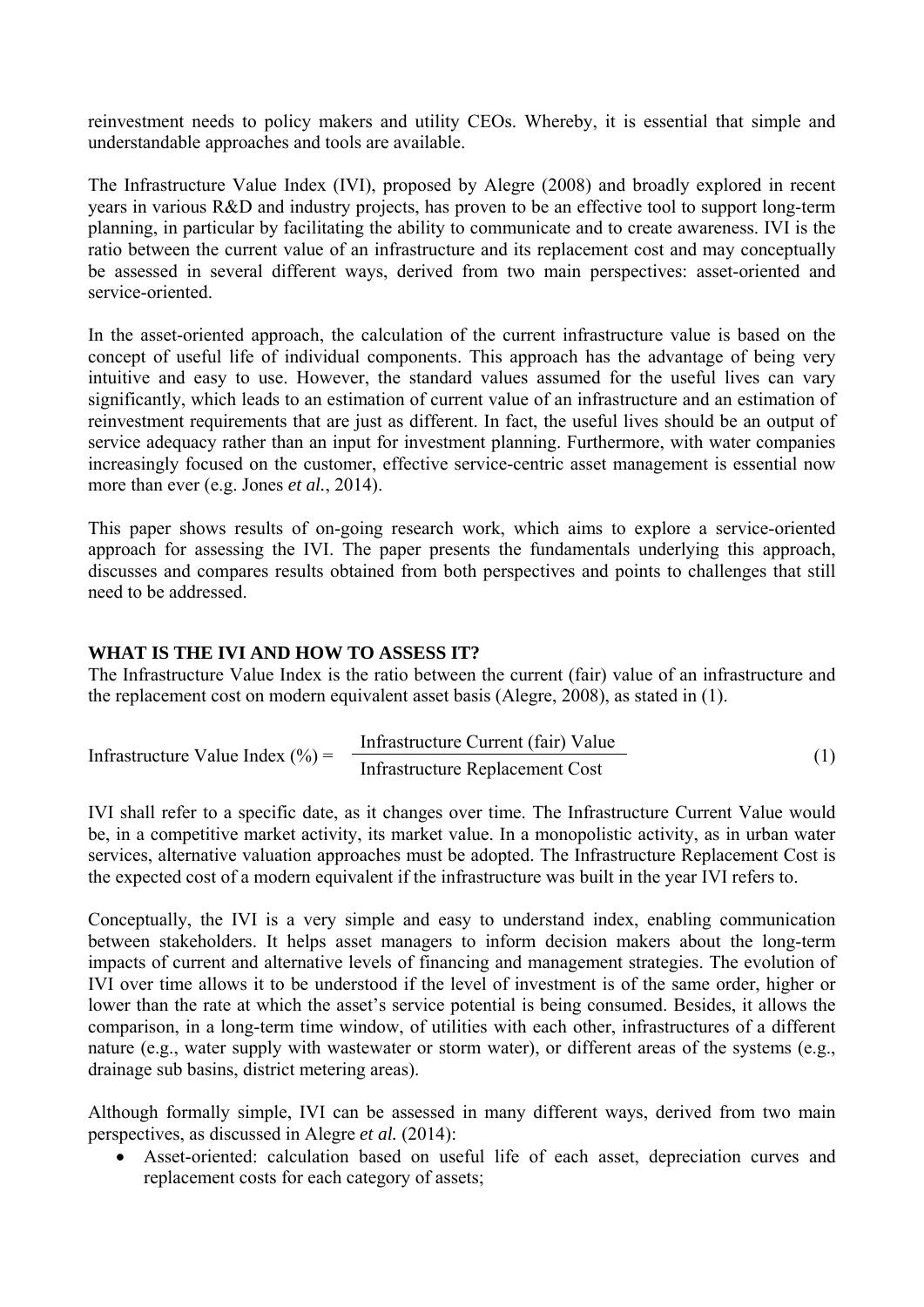Service-oriented: calculation based on performance of functional units of the infrastructure and cost and risk considerations.

The following sections briefly present and discuss these two basic formulations and the conditions applied in the analysis carried out on this study.

### **Asset-oriented approach**

Whenever an asset-oriented strategy is applied, IVI may be determined considering the individual contribution of each asset, as presented in (2).

$$
IVI(t) = \frac{\sum_{i=1}^{N} (rc_{i,t} \cdot rul_{i,t}/eul_i)}{\sum_{i=1}^{N} rc_{i,t}}
$$
 (2)

where: *t*: reference time; *IVI(t)*: Infrastructure Value Index at time *t*; *N*: Total number of assets; *rc<sub>it</sub>*: replacement cost of asset *i* at time *t*;  $rul_{it}$ : residual useful life of asset *i* at time *t*;  $eul_i$ : expected useful life of asset *i.* 

This formulation, presented in detail in Alegre *et al*. (2014), is implemented in the open-source AWARE-P software (available at www.baseform.org) and has been successfully applied in many water utilities. Figure 1 shows a screenshot of an application of the IVI tool. It illustrates the IVI (yellow line) and the reinvestment needs (pink bars) in a scenario where assets were replaced at the end of their expected lives. Different rehabilitation strategies can be tested and compared.



**Figure 1**. AWARE-P IVI tool.

An essential part of the asset-oriented formulation is the definition of useful lives. In the context of water and wastewater services, determining when asset´s useful life will end is no simple task, as assets do not "die". The useful life ends when assets are no longer fit for purpose due to their condition (e.g. leaks, structural resistance), capacity, ease of operation and maintenance, relative balance between risk and renewal costs, etc. Then, there is no single criterion to objectively determine the end of life.

Several approaches have been proposed for modelling remaining useful life (a review of these models can be found in WERF, 2009). Available models tend to focus on pipe breaks, as it is the main indicator used for pipe renewal decisions by utilities (e.g. USEPA, 2013). For small diameter pipes, commonly with relatively low replacement costs and consequences of failure, statistical failure models are an economically viable approach (e.g. USEPA, 2013). In case of high risk pipelines, with costly and severe consequences of failure, more extensive and complex approaches are often recommended (e.g. Kane *et al.*, 2014). The abovementioned models require detailed data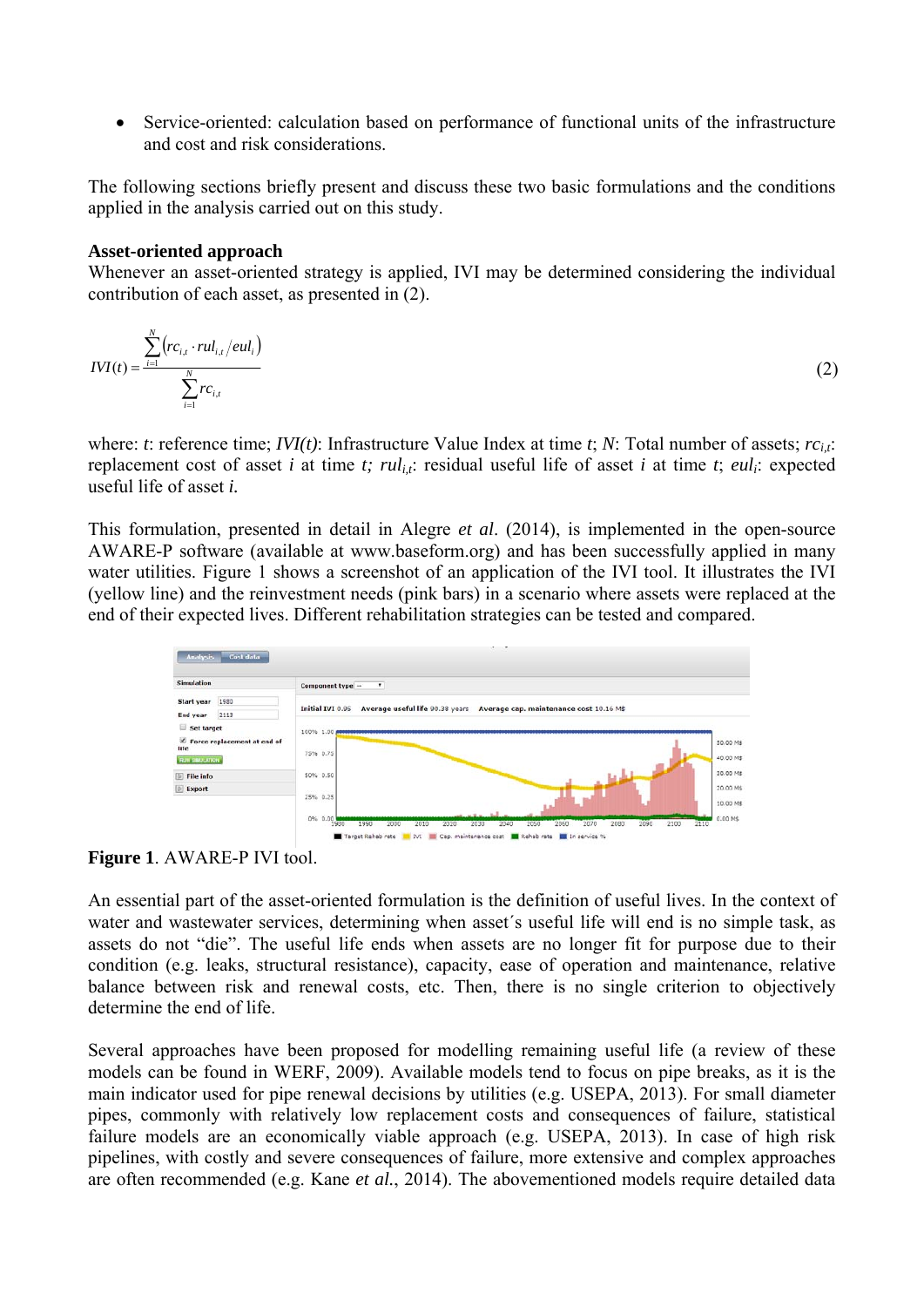and a level of training and expertise that are not always available within utilities (e.g. Ambrose *et al*., 2010; USEPA, 2013). As a result, standard useful life values based on expert opinion are still frequently applied in the water industry to estimate the current value of an infrastructure and the long-term renewal requirements (e.g. Renaud *et al.*, 2014). This is the case in Portugal where most utilities often have to cope with incomplete or limited historical data.

Within the scope of iGPI 2015, Portugal's 2015 National Initiative for Infrastructure Asset Management (www.iniciativagpi.org), utilities were challenged to calculate the IVI of their infrastructures. In this regard, a broad discussion around 'useful lives' was carried out. Technicians from participating utilities were asked to assign useful lives for different categories of assets, aiming to achieve a global consensus on this issue. The results obtained are shown in Table 1. Table 1 also presents reference values in New South Wales (NSW, 2014) for comparison purposes.

| Asset                   | iGPI            | <b>NSW</b>                         |    |
|-------------------------|-----------------|------------------------------------|----|
|                         |                 | Water supply (WS); Wastewater (WW) |    |
| Treatment works         |                 |                                    |    |
| Structure               | 75              | 70                                 | 50 |
| Mechanical & electrical | $10-15$         | 30                                 | 20 |
| Pumping stations        |                 | 50                                 | 70 |
| Structure               | 75              |                                    |    |
| Mechanical & electrical | 17 WS; 10-15 WW | 25                                 | 25 |
| Reservoirs              | 75              | 100 Structure; 40 roof             |    |
| Pipes                   |                 |                                    |    |
| Ductile iron            | 60              | 80 new mains;<br>50 relined mains  | 40 |
| Concrete                | 60              |                                    | 45 |
| <b>Steel</b>            | 60              |                                    |    |
| Polyvinyl Chloride      | 50              |                                    |    |
| Polyethylene            | 50              |                                    |    |
| Asbestos cement         | $45 - 55$       |                                    | 45 |
| Vitrified clay          | 50-60           |                                    | 70 |
| Relined                 | 50              |                                    | 50 |

**Table 1.** Useful lives adopted in iGPI and reference values referred in NSW (2014).

As can be seen above, the standard values adopted can vary significantly, which leads to infrastructure valuations that are just as different. In particular regarding pipe assets, the following main issues have emerged from the discussion:

- For the same material, have water and wastewater pipes different useful lives? Some have argued that wastewater pipes may have lower useful lives due to the more aggressive environment. Others argued that it should be the opposite as risk tolerance in water pipes is lower.
- For the same pipe material should useful lives vary for different diameters? Again, some have argued that larger diameters have higher useful lives because of better quality of construction, greater thicknesses, better maintenance practices, etc. Others argued that it should be the opposite since risk tolerance of larger diameters is lower.

It became quite evident that useful life is a complex and multifaceted concept. With all this, and in a context of preliminary analysis, it was decided not differentiate useful lives for water and wastewater pipes and for different diameters.

### **Service-oriented approach**

There are two important principles derived from urban water infrastructure properties:

(i) It's all about service, i.e. infrastructures only exist to provide a service to the public.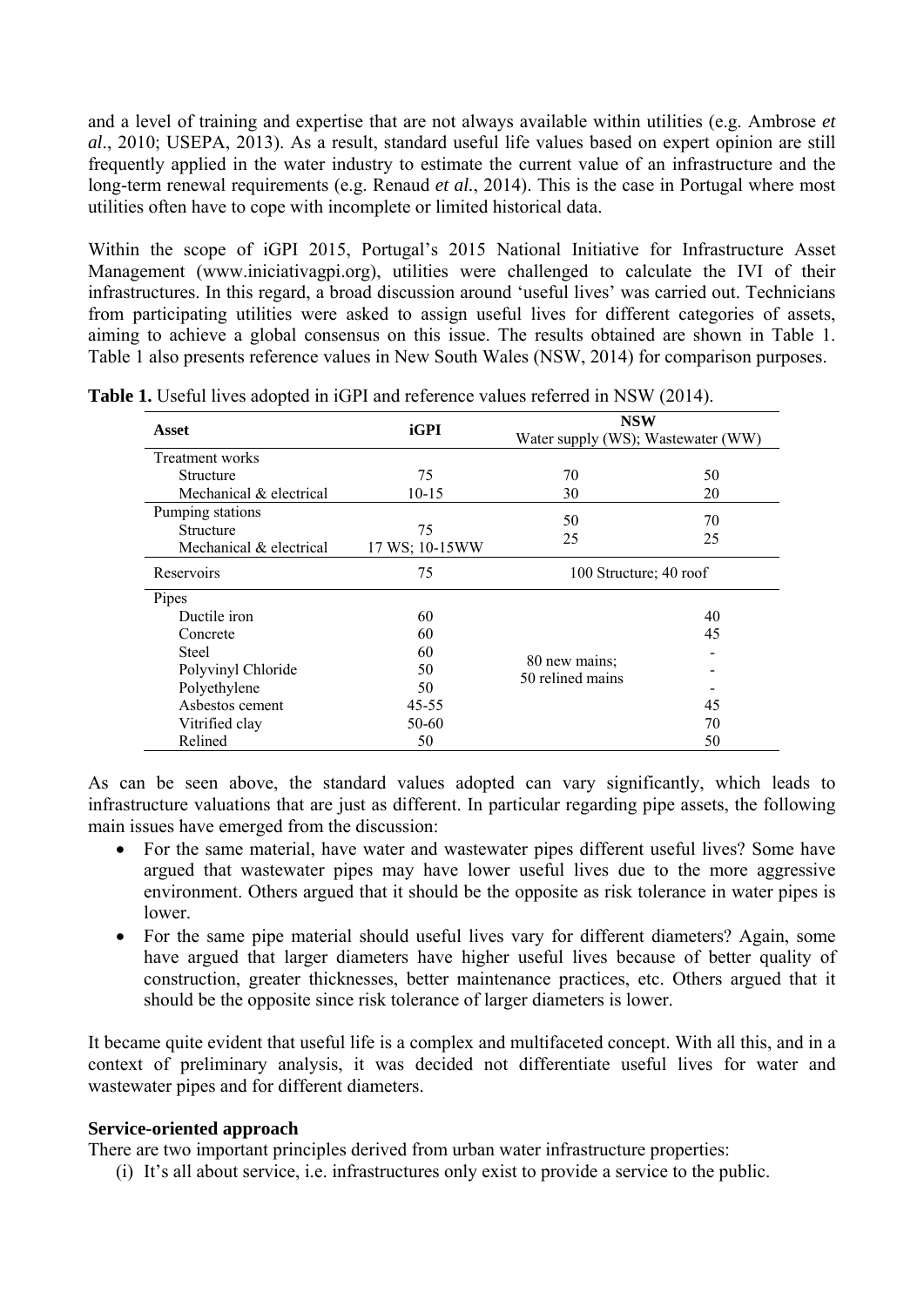(ii) Urban water assets are network assets, creating the need to manage the assets on the basis of ensuring service and risk levels, rather than individual components (e.g. Reksten et al., 2013).

Taking these important fundamentals into account, it appears to be more reasonable to assess IVI according to a service-oriented approach. The basic formulation adopted in the tests presented in this paper is:

- (i) Split the entire system into subsystems with a functional identity (e.g. district metering areas in water distribution systems, drainage sub-catchment basins in wastewater or storm water networks).
- (ii) Define / adopt the existing corporate assessment system, with service-oriented objectives, assessment criteria and metrics; select the relevant metrics depending on the infrastructure efficiency and effectiveness.
- (iii) Standardise each metric for a 0-3 scale (0 no service; 1: limit between unacceptable and acceptable; 2: limit between acceptable and good; 3 – Excellent).
- (iv) All metrics should be relevant and balanced between them but, if necessary, give different relative weights to some metrics.
- (v) Assess these metrics for each subsystem; standardise results;
- (vi) Assess weighted average, i.e., global level of compliance with the objectives for each subsystem; this is taken as the IVI of that area, for the year the data refers to.
- (vii) Assess the global IVI using replacement costs of each subsystem as weights.

This approach has the advantage of acknowledging that the value of an infrastructure actually depends on its quality of service (including efficiency and risk considerations). Another advantage is the recognition that useful lives should be an output of service adequacy rather than an input for investment planning. The main disadvantages are: i) it introduces an added level of subjectivity into the process; ii) it does not consider, in the calculation of the IVI at a certain time, the expected evolution of the service; iii) it does not consider the level of investment required to recover the level of service.

# **ASSET ORIENTED VS SERVICE ORIENTED APPROACH: AN EXAMPLE OF APPLICATION**

### **Case study description**

The two different approaches to assessing IVI described were tested in three real water distribution systems, with the aim of comparing and discussing the results obtained from each one. A total of 40 District Metering Areas (DMAs) were evaluated. This analysis could also be done at system level. The pipe length of DMAs varies considerably, ranging from 1 to 200 km. It may be considered that these utilities have more accurate data (in quantity and quality terms) than most Portuguese utilities.

The useful lives adopted in asset-oriented calculations were the same for all DMAs and correspond to values defined by utility technicians in iGPI 2015 (as previously presented in Table 1). The definition of replacement costs was based on reference values provided by each utility, as they are considered very well known. Differences between them are not significant.

The assessment system adopted in service-oriented approach, as well as metrics' reference values, are presented in Table 2.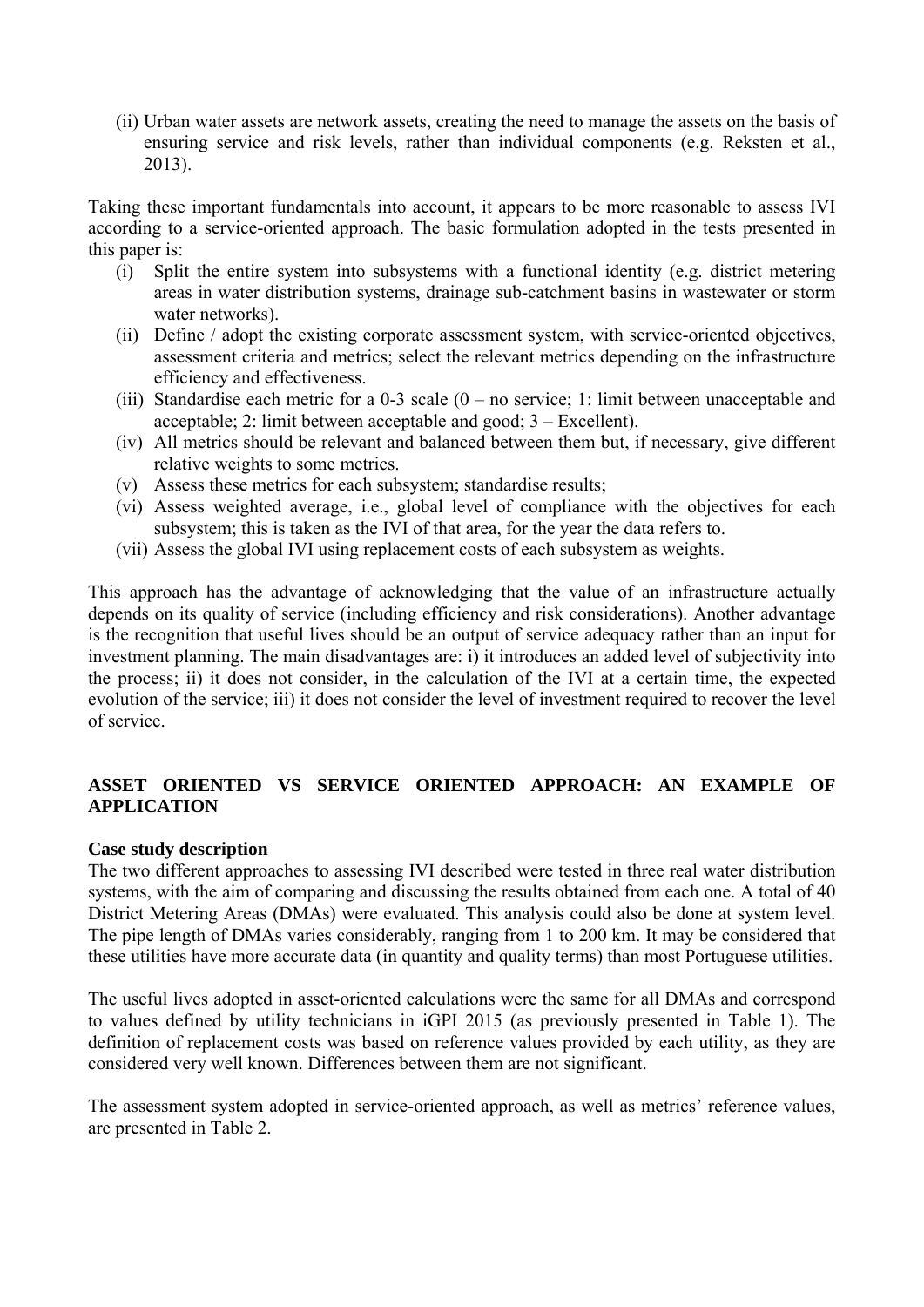| <b>Strategic objectives</b>        | <b>Metrics</b>                                                        | Reference values<br>●Good; ●Fair; ● Poor                              |  |
|------------------------------------|-----------------------------------------------------------------------|-----------------------------------------------------------------------|--|
| Protection of user<br>interests    | $AA03$ – Service interruptions<br>$[n^{\circ}/($ connections.year)]   | $\bigcirc [0.0;1.0] \bigcirc [1.0;2.5] \bigcirc [2.5;+\infty]$        |  |
| <b>Operators</b><br>sustainability | AA08 - Non-revenue water $(\% )$                                      | $\bigcirc$ [0;20] $\bigcirc$ [20;30[ $\bigcirc$ [30;100]              |  |
|                                    | AA11- Mains failures $\lceil n^{\circ}/(100 \text{ km. year}) \rceil$ | $\bigcirc$ [0;30] $\bigcirc$ ]30;60[ $\bigcirc$ ]60;+∞]               |  |
| Environmental<br>sustainability    | AA13- Real water losses<br>$[1/(\text{connections.} \text{year})]$    | $\bigcirc$ [0;100] $\bigcirc$ ]100;150[ $\bigcirc$ ]150; + $\infty$ ] |  |

**Table 2**. Assessment system (strategic objectives and metrics) and metrics´ reference values.

It should be noted that these four metrics and respective strategic objectives are defined and assessed for regulation purposes. The metrics' reference values were also established in accordance with the National Water and Waste Services Regulation Authority (ERSAR - Entidade Reguladora dos Serviços de Água e Resíduos).

In general, for evaluated DMAs, the metric that presents the best results is service provision, whereas the worse results refer to the non-revenue water indicator.

### **Results and discussion**

Results obtained from IVI calculations for each DMA are presented in Figure 2. Results presented in each graph only differ in the metrics used to assess service-oriented IVI. In graph (a) the quality of service was only assessed considering the main failures metric, while in graph (b) all mentioned metrics were considered.



**Figure 2**. Asset-oriented IVI vs service-oriented IVI (a) calculation only based on AA11 – main failures; b) calculation based on four metrics).

Results obtained through the two assessing approaches shows spread dispersion, particularly when service is measured only considering one metric (as illustrated for main failures). This means that some old functional areas (in average terms) are providing a better quality of service than expected and some more recent areas are providing a worse service than expected. Therefore, it becomes clear that while age of individual assets is an important input, it is not sufficient to infer about the quality of service actually provided by a system or a subsystem. There is no biunivocal relation between these two variables. Among other things, it is important to realize the function of assets in the system.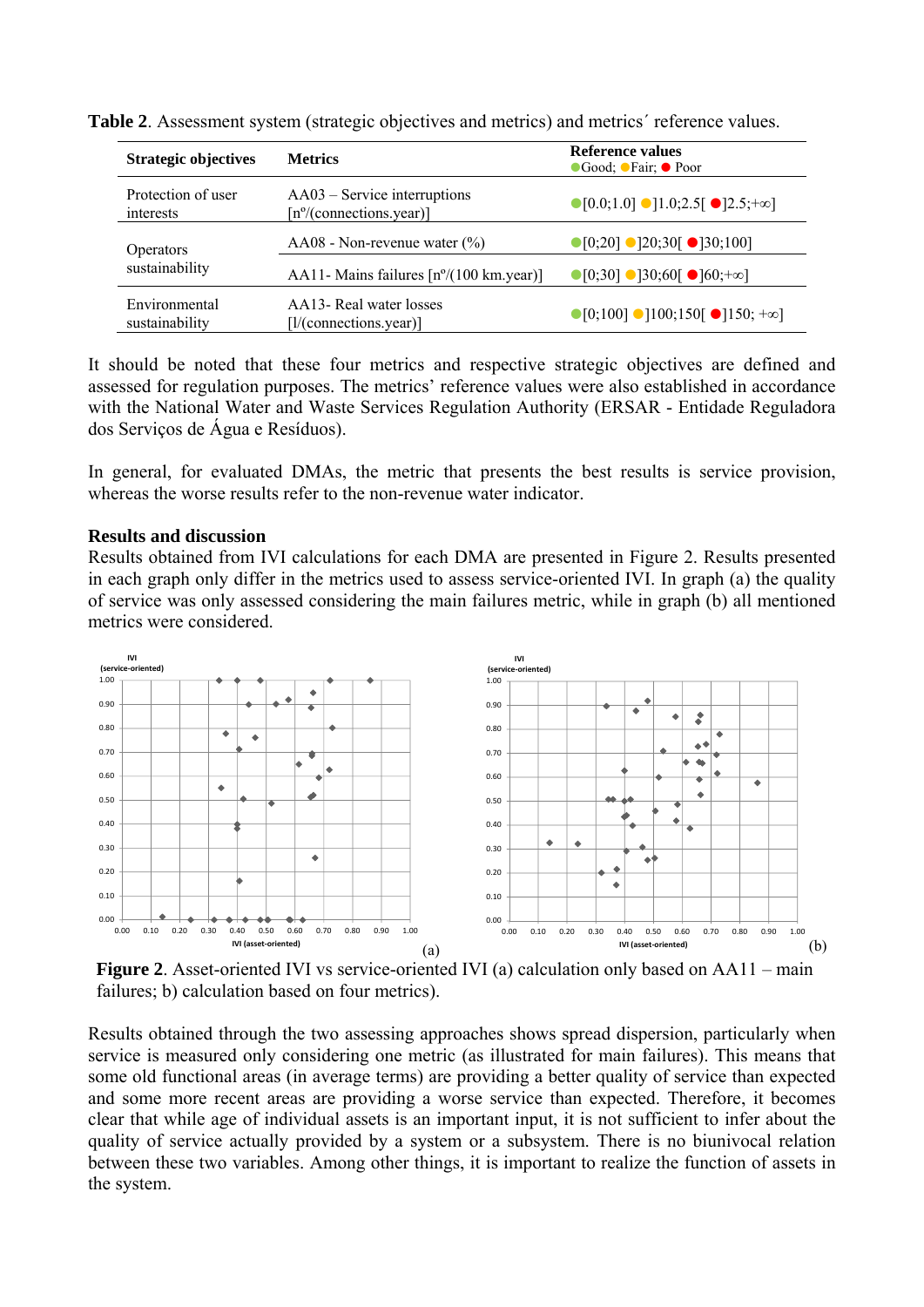Despite dispersion, comparison between results obtained from the two approaches is very useful as it allows the assessing, in general terms, of whether useful lives are well defined for different metrics or groups of metrics. For example if there is a tendency to have higher service-oriented IVI than those obtained through the asset-oriented approach, it can be said that useful lives are underestimated.

When considering a global level of compliance with the objectives based on the four metrics defined in the assessment system, results obtained are less dispersed. As can be seen in Figure 2, results appear to present a more linear trend. This effect probably occurs due to compensation between metrics. A good performance in regards to one metric does not necessarily mean a good performance in another. As an example, Figure 3 illustrates the relation between main failures and real water losses.



**Figure 3**. Main failures vs real water losses.

The performed analysis encourages further research work and testing. Following main challenges should be addressed:

- Network vs individual assets the value of an infrastructure should reflect the quality of service provided by the system, instead of the sum of performance of individual components. However, two systems with the same quality of service, but one with local problems and another with dispersed problems, should present the same value?
- Actual performance vs future performance the value of an infrastructure for a given time should reflect not only the quality of service actually provided but also its expected evolution.

Applying a service-oriented IVI as a long-term renewal planning tool also requires answer the main following questions:

- How to perform a forecast evolution of IVI over time?
- How to define long term renewal requirements based on the performance of functional areas?

## **CONCLUSION**

This paper has shown results of on-going research work, which aims to explore a service-oriented approach for assessing the IVI.